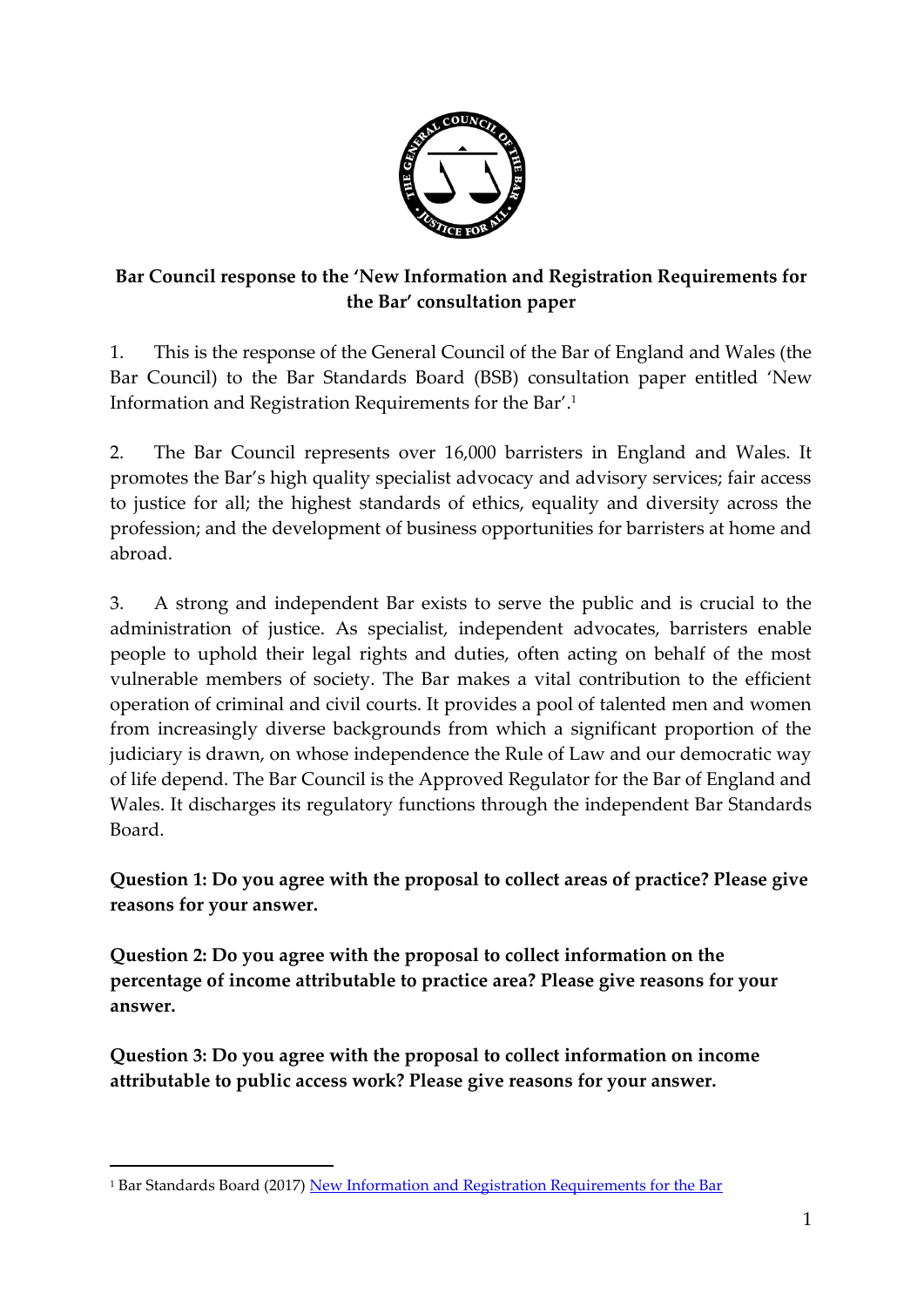4. Overall, we do not object to the three key proposals set out in the consultation paper: to collect information from the Bar about areas of practice, the percentage of income attributable to each practice area and the income attributable to public access work. However, we think it would be helpful for the BSB to provide more detail for the profession on how this information will be used, to help persuade the profession that this is a necessary change. It would assist if a fuller explanation were given as to the need for the regulator to obtain the break down in income attributable to each area of practice. The profession would also benefit from reassurance that this information will not be used more widely than is set out in the consultation paper and that appropriate safeguards are in place to prevent this from happening. One possible safeguard is a pledge to consult the profession on any proposed new use for the data collected.

5. There are also some practical considerations that need to be further thought through, particularly with regard to how these proposals may impact upon the employed Bar. The current proposal to collect details on areas of practice based on Bar Mutual Indemnity Fund (BMIF) categories is arguably unsuited to the way in which the employed Bar operates. Employed barristers work for their employer and their practice can cover a wide range of areas depending on the role they undertake within an organisation. Whilst some employed barristers may be able to more narrowly delineate their practice areas (for example those in law firms), others in the more traditional General Counsel or Executive roles would find this much harder to do. This difficulty with defining employed practice areas against the BMIF categories is compounded by the fact that the employed Bar cannot obtain professional indemnity insurance from BMIF unless they are undertaking pro bono work in a personal capacity. As a result, they are not accustomed to categorising their work according to this list and we anticipate they would struggle to do so for the reasons already outlined. We suggest that it would be more effective to ask the employed Bar to indicate what their top three areas of practice are in this list or else to ask them to use a less granular list of categories, more appropriate to their mode of practice.

6. There are also similar problems with attributing percentage of income to practice area for the employed Bar. Employed barristers are typically paid a fixed annual salary by their employers, meaning their salary could be very difficult to divide into their different areas of practice. For this reason we would recommend that the employed Bar is not asked this question.

#### **Registration for proceedings involving young people**

**Question 4: Do you foresee any practical challenges with introducing compulsory registration for Youth Court advocates? If you do, what are these?**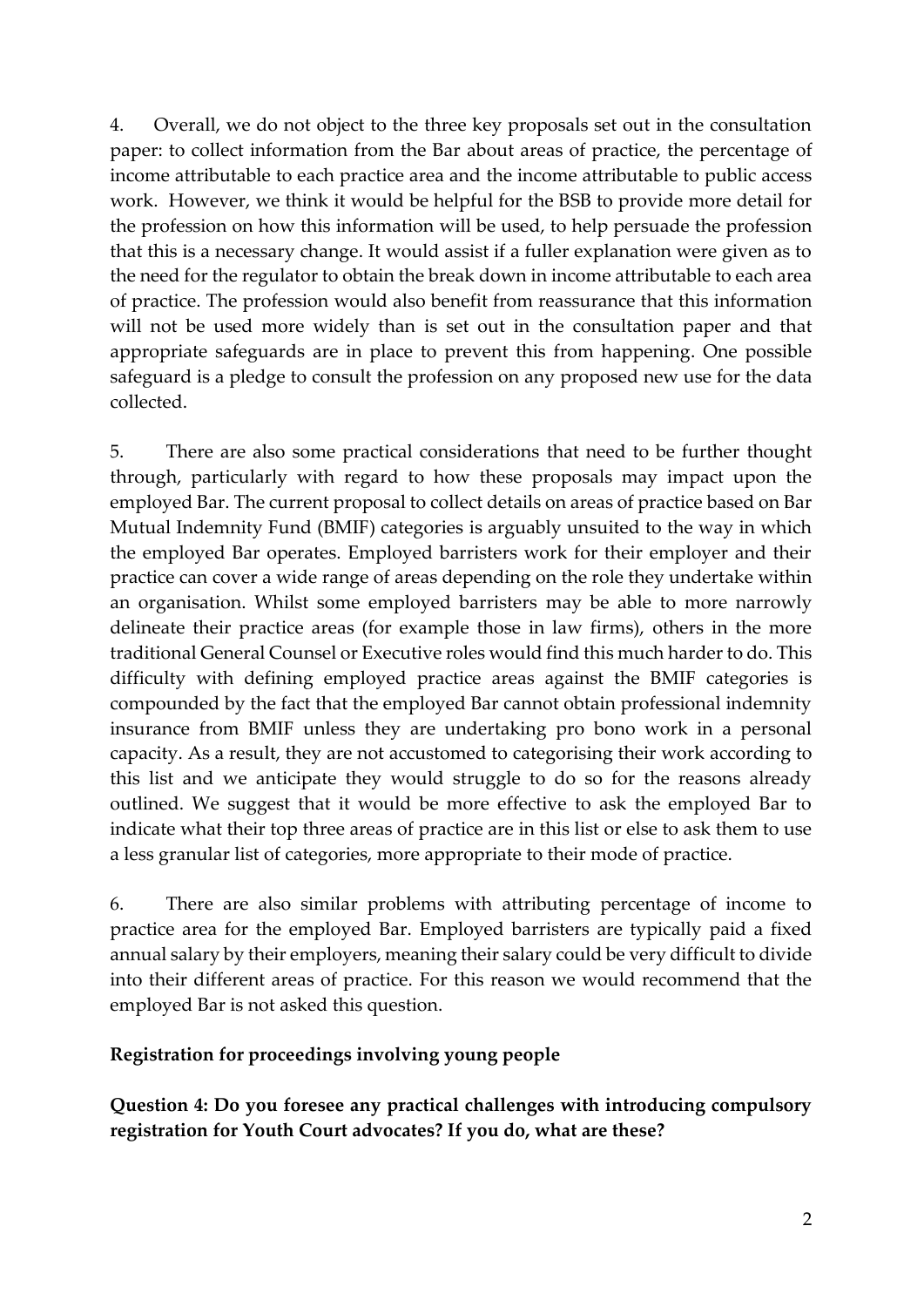7. We should state at the outset that we are unclear about the scope of the registration proposals. In the consultation paper the phrase "proceedings involving young people" is used, but the consultation paper does not define this term. Confusingly, the consultation also makes some references to Youth Court work. Youth Court work and "proceedings involving young people" are clearly two very different things. The latter could encompass most barristers practising at the criminal Bar since many criminal cases involve young people.

8. We believe that most reading the consultation will think that it relates to Youth Court work. The reasons include the fact that under the heading "Why are we proposing this" express reference is made to research which of course was focussed on the Youth Court. Similarly, if the consultation is intended to capture Crown Court work, it is puzzling that paragraph 3.12 refers to Magistrates and District Judges but not Crown Court Judges. It is difficult to see why that is so. It will have confirmed the view of those reading the paper that reference to 'proceedings involving young people' must have been intended to be a reference to such proceedings in the Youth Court.

9. We wrote to the BSB to clarify the scope of the proposals. We were told that registration would be required for Youth Court work as well as cases where a young person (under 18 years old) is the defendant in the adult Magistrates' Court, Crown Court or other Higher Courts.

10. We think this is too broad. The research relied upon as an evidence base by the BSB focusses mainly on Youth Court work and in the absence of clear evidence of problems in the Crown Court, we suggest that the proportionate response is to focus on the Youth Court. A more targeted approach would also be a more effective use of limited resources and is consistent with the BSB's risk-based approach to regulation.

11. Young people are by their very nature vulnerable, and we accept that representing them requires certain skills and carries with it additional responsibility. It is of course important for barristers who represent young people to understand their specific needs and adapt their conduct accordingly. Before considering the practical implications of the registration proposals, we suggest that the BSB needs to be mindful of the underlying problems affecting advocacy in the Youth Court before considering whether compulsory registration is the most effective means of addressing the issue.

12. Though the position varies from court to court, we understand that it is mainly solicitor advocates rather than barristers that undertake the majority of Youth Court cases. Of these barristers, the majority are junior - typically pupils - and those who have recently completed pupillage. We accept that this is a potential problem. We suggest that this is principally due to the low levels of remuneration. Our view is that the pay frequently does not reflect the seriousness of the work nor the skill and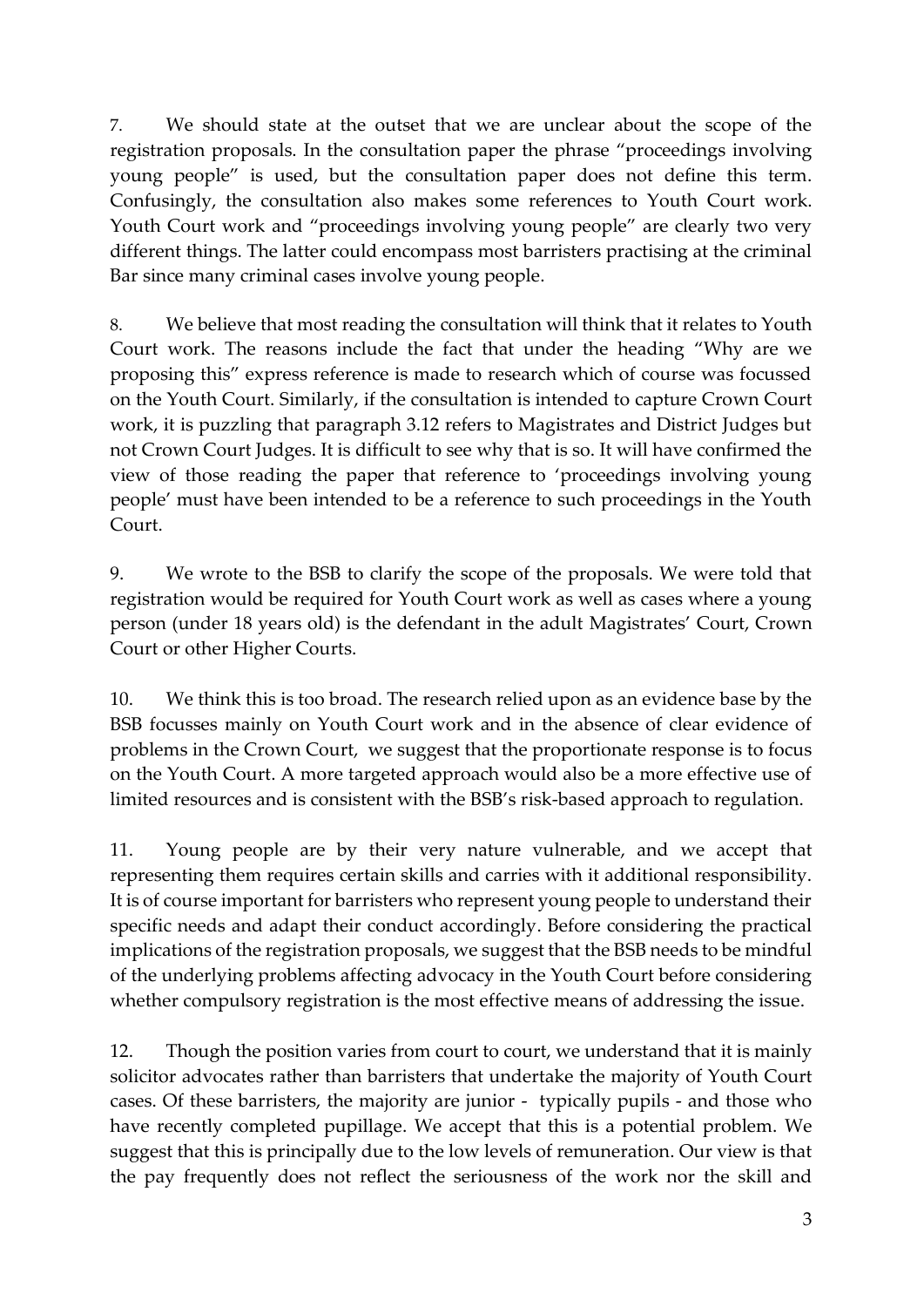experience required to do it well. Whilst the regulator can do little to influence that fact, there needs to be an appreciation of this reality when assessing the impact of regulatory intervention.

13. Youth Court work is paid at the same rate as adult magistrates court work, irrespective of the complexity of the work. In paragraph 92 of the Charlie Taylor Review of the Youth Justice System, Mr Taylor highlights that,

'the youth court tries more serious cases than the adult magistrates' court because it has greater sentencing powers, yet the appearance fees for lawyers in the youth court are similar to those in the adult magistrates' court (which can only sentence to up to six months in custody).'

14. For example, remuneration for a serious sexual assault case in the youth court may be similar to a much more straightforward case in the adult magistrates' court, despite requiring a greater level of skill and experience. The sex case may involve cross-examination of several prosecution witnesses who are vulnerable young people themselves. There is no graduated fee system for this work unlike in Crown Court cases where the level of pay rightly reflects the seriousness of the case and the skills required to do it. This means that more experienced barristers are unwilling to do youth court work and it is afforded a low status. This in turn leads to young barristers being encouraged to "cut their teeth" there before graduating to Crown Court, which means that the quality of advocacy in the youth court may suffer.

15. The BSB's registration proposals, do little to combat these underlying problems. Compulsory registration does not address the underlying issues of low pay and status.

16. Furthermore, registering as competent to undertake youth work across the board does not recognise the wide-ranging nature of this type of work. Representing a streetwise 17-year-old for theft of a packet of crisps is wholly different to acting for a 15 year old boy with learning difficulties who is accused of sexually assaulting another young child. Regulatory change that does not recognise this is unhelpful.

17. Currently, all barristers are required by the BSB's Handbook to consider whether they are competent to take on a case at the point that they receive instructions and are required to refuse to appear if it is beyond their skill and expertise<sup>2</sup>. A barrister who registers to take on Youth Court work/work involving young persons may or may not in fact be competent to take on all such work. If that barrister is offered a more complex brief in the Youth Court than they are competent to do, the barrister is faced with the added pressure if 'registered' to do it. Such registration, if visible to solicitors

l

<sup>2</sup> See rC21.8 of the Bar Standards Board Handbook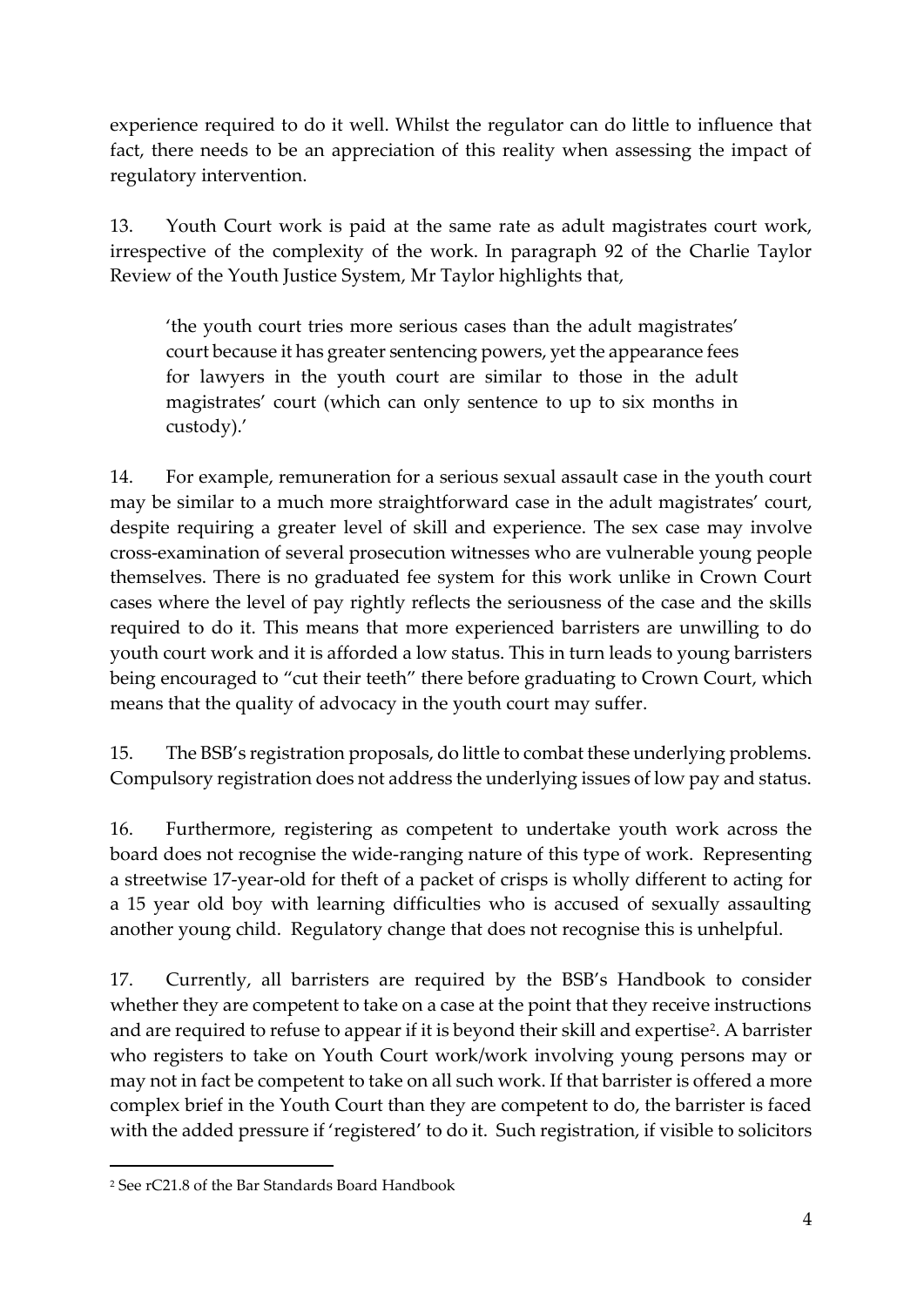and clerks (if the registration appears on the Bar Register) adds pressure to the already difficult situation of having to return a brief, possibly out of chambers.

18. The BSB cites concerns about the quality of advocacy as a reason behind the proposed registration requirements. We repeat that the research relied upon only refers to the Youth Court. Even if restricted to the Youth Court then it is difficult to see how registration can improve standards directly or through the Continuing Professional Development (CPD) programme. Pupils, who do much of the Youth Court work, are not required to undertake CPD.

19. A far more effective approach to improving the quality of advocacy with young persons is to support the work already being undertaken in terms of training<sup>3</sup> the entire Criminal Bar in relation to Vulnerable Witnesses (defined to include children). It is surprising that the consultation paper does not mention this substantial work which we believe will make a real impact in all proceedings involving young persons, to their benefit and thereby of benefit of justice. We suggest that it would be useful for the BSB to assess the value of this work and to measure its impact. Indeed we invite consideration of a reassessment of the measures required to address the central issue once the retraining of the criminal Bar has occurred.

20. We are concerned that the Ministry of Justice is likely to increase the number of cases heard at the Youth Court. If cases that were to be tried in the Crown Court are moved to the youth court where fees remain low, and there is the additional burden of registering with the BSB, we think that fewer barristers may be inclined to take on such cases and a greater number of cases will be impacted.

21. The Bar Council conducted a survey in 2016 that focussed on, 'Remuneration of junior counsel in the magistrates' courts', and received a total of 292 responses. 71% of the young barristers who responded stated that only 1-25% of their workload were cases that appeared before a Youth Court. These results demonstrate that only a small proportion of young barristers (defined as barristers up to seven years in practice) are undertaking this work and substantiates the assertion that Youth Court advocacy is mainly undertaken by solicitor advocates. However solicitors have chosen not to engage with the review referenced at paragraph 3.5 of the BSB's consultation paper<sup>4</sup> . This means there is an information gap in the data and that any remedies proposed by the BSB will only partially address the issues regarding advocacy standards in the youth court.

22. Whilst "My Bar" will provide a prompt when the barrister is undertaking their routine annual registration for their practising certificate, careful consideration needs

 $\overline{a}$ 

<sup>&</sup>lt;sup>3</sup> See the ICCA website [here](https://www.icca.ac.uk/advocacy-the-vulnerable)

<sup>&</sup>lt;sup>4</sup> Bar Standards Board (2017) [New Information and Registration Requirements for the Bar](https://www.barstandardsboard.org.uk/media/1834166/draft_consultation_paper__006__jwrwchem_amendments_v3.pdf) p.9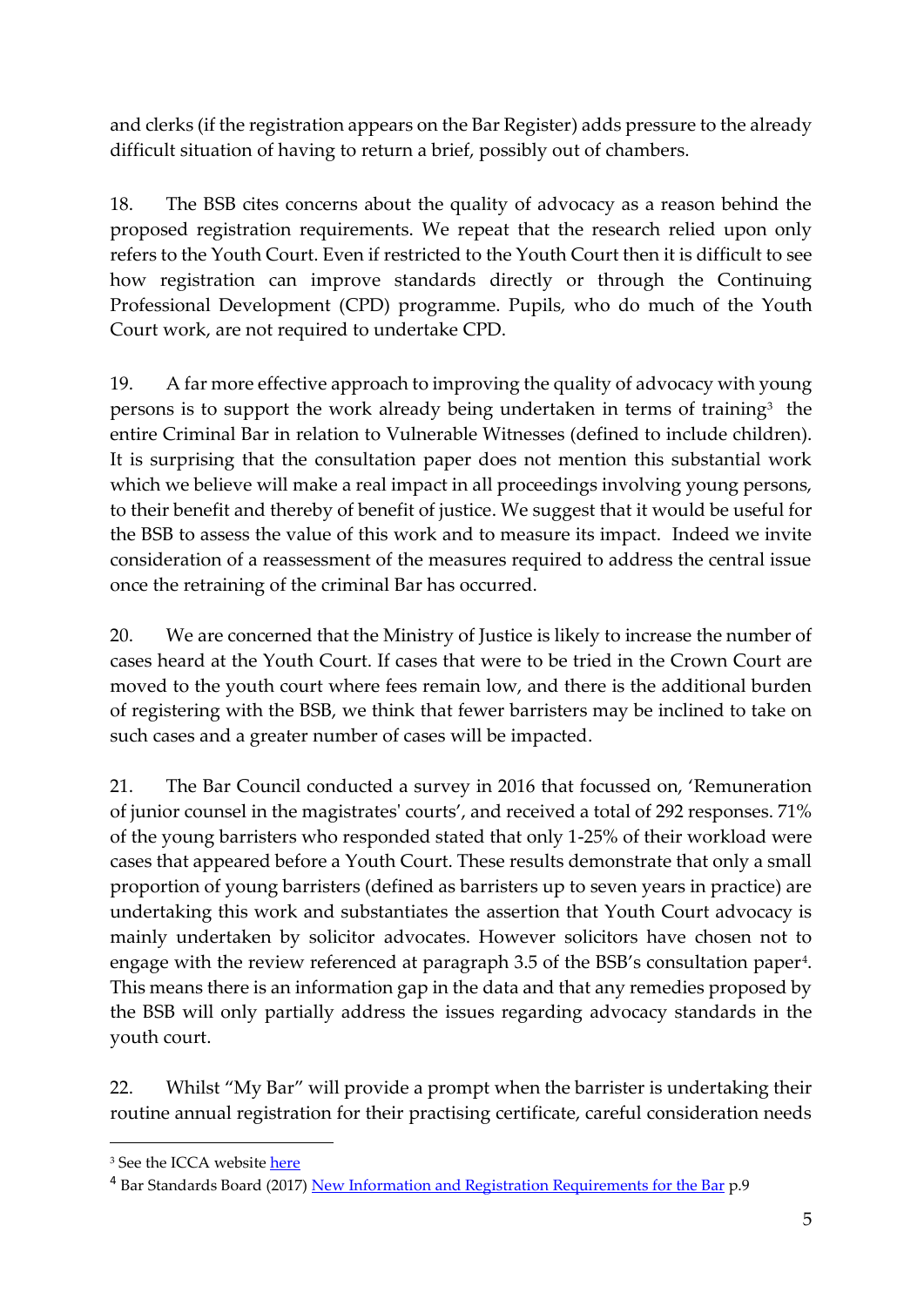to be given to the possibility that the barrister doesn't register (because for example they do not anticipate they will do this work) but then does engage in "proceedings involving young people". What support will be available to ensure that barristers are aware of this new requirement to register after such an appearance given the risk to them of being inadvertently in breach of the Handbook rules? Also, how soon after the work is completed is the barrister expected to register? It would aid compliance for barristers to know what "promptly after the event" means.

# 23. **Question 5: Do you agree with the proposal to require barristers undertaking work in proceedings involving young people to register?**

24. We are not supportive of the proposal for compulsory registration for the following reasons:

- a) As drafted, the scope of the proposal we are being asked to agree with is not clear, as outlined above.
- b) We are concerned that the registration requirement will diminish an already small pool of barristers undertaking youth court work. The proposed changes do little to address our concern that this work is often unpopular amongst more senior practitioners because of the low levels of remuneration and the low status afforded to it. We consider that compulsory registration will act as a further deterrent to barristers undertaking work in the youth courts. This is because it is an additional administrative process to be undertaken and may carry with it additional scrutiny and regulation of the barrister by the BSB. Whilst most chambers will encourage their pupils to register for youth court work, once a pupil is a tenant, they may choose not register to undertake youth court work in order to avoid being briefed. In this event, an already very small number of barristers prepared to do this work would decrease further.
- c) Compulsory registration for Youth Court work in general does not take into account the breadth of work undertaken there as outlined above.

25. There are other options that merit exploration before any conclusions as to the most effective approach is reached. For example the BSB could consider the existing Inns of Court Advocacy training materials for barristers undertaking Youth Court work.

26. Another option worth exploring is the idea of panels involving all advocates (i.e. solicitor advocates as well as barristers) to ensure all advocates doing Youth Court work are suitably qualified. This would require cooperation from the Government but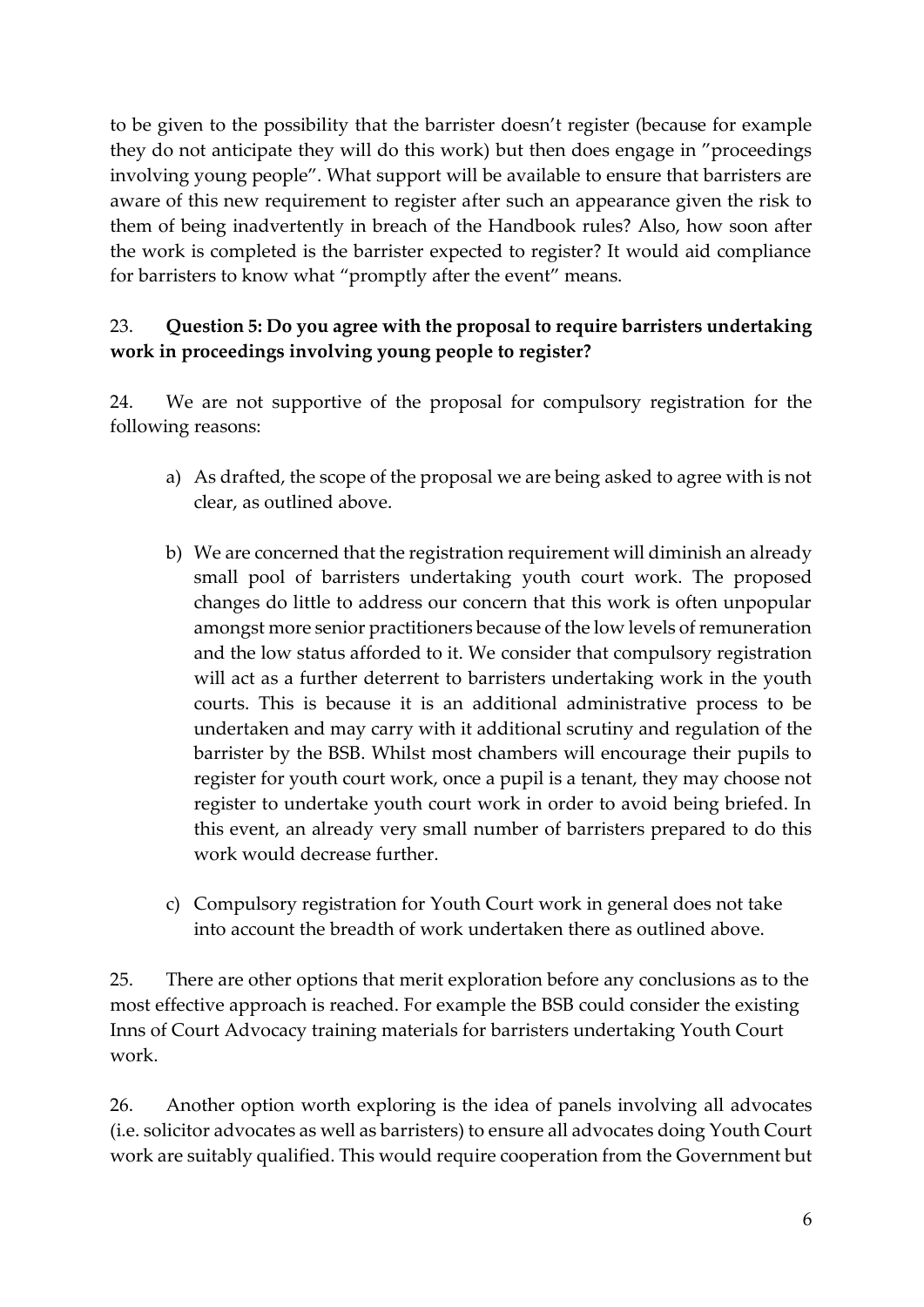would incentivise advocates' participation in training, thereby raising standards, and could be rolled out to other courts that deal with young defendants if successful.

# **Question 6: Do you agree that the registration should appear on the BSB register?**

27. No, we do not agree that registration of competence should be publicly available on the BSB Register. This is quite different from the information being held by the BSB and used for risk assessment and CPD monitoring purposes. By contrast, the register is in the public domain and is intended to inform potential and current clients of a barrister's regulatory status. The inclusion of this type of information on the register may be misunderstood especially in light of the wide ambit intended to be covered, i.e. barristers representing young defendants. Clients may assume that registration confers an additional qualification upon barristers, which is not the case. If there is a need to register competence prior to being instructed, there is a risk that barristers who may be better qualified without having registered prior may lose out on work. Even if a lengthy explanation of registration were included on the register, we do not think that this would be sufficient to dispel any confusion. For this reason we do not think inclusion of this information on the register information serves any useful purpose and would recommend its omission.

# **Money Laundering, Terrorist Financing and Transfer of Funds (Information on the Payer) Regulations 2017**

# **Question 7: Do you foresee any practical challenges around declaring whether the work you do, or intend to carry out, falls within the scope of paragraph 11 (4) and 12(1) (a) to (e) and 12 (2) (a) to (d) of the Regulations? If you do, what are these?**

28. The BSB has proposed a rule change that would require barristers, during the Authorisation to Practise (AtP) process, to:

a. disclose whether they are undertaking, or intending in the next 12 months to undertake, work which falls within the scope of paragraphs 11 (4), 12 (1)(a) to (e) and (2) (a) to (d) of the *Money Laundering, Terrorist Financing and Transfer of Funds (Information on the Payer) Regulations* 2017 ("the Regulations"); and

b. if they do fall within the scope of the Regulations, to declare:

i. whether, with reference to paragraphs 26 (8) and (11) of the Regulations, they have been convicted of a "relevant offence" as listed in Schedule 3 of the Regulations; and

ii. that they will obtain a basic disclosure check and provide the result to the BSB.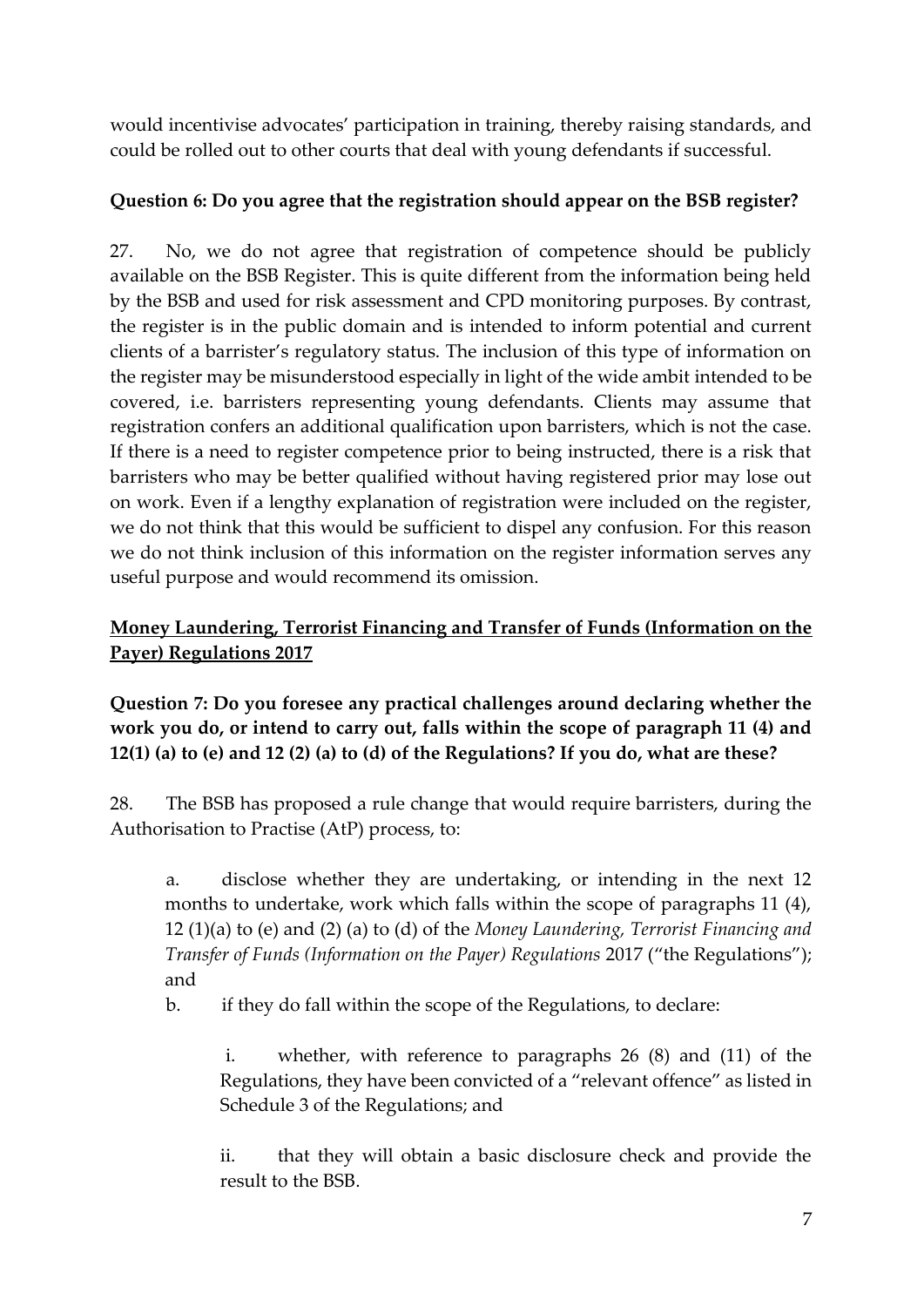- 29. This part of the response of the Bar Council addresses the following issues:
	- a. Whether the AtP process should seek disclosure of whether the barrister is *intending in the next 12 months to undertake* work which falls within the scope of the Regulations;
	- b. The requirement for the barrister to obtain a basic disclosure check, and
	- c. The approach to the requested funding of the Office for Professional Body Supervisors ('OPBAS').

### **Undertaking, or intending to undertake work that falls within the scope of the Regulations**

30. Barristers are most likely to undertake work that is subject to the Regulations in two circumstances:

- a. As tax advisers, i.e. a barrister who by way of business provides advice about the tax affairs of other persons, when providing such services (§11(4)), and
- b. As Independent Legal Professionals, i.e. a barrister who by way of business provides legal services to other persons, when participating in financial or real property transactions concerning:
	- (a) The buying and selling of real property or business entities;
	- (b) The managing of client money, securities or other assets;
	- (c) The opening or management of bank, savings or securities accounts;

(d) The organisation of contributions necessary for the creation, operation or management of companies; or

(e) The creation, operation or management of trusts, companies, foundations or similar structures,

And does so by assisting in the planning or execution of the transaction or otherwise acting for or on behalf of a client in the transaction (§12(1)).

31. Given the restrictions on the nature of self-employed barristers' practices it is unlikely that they will engage with the Regulations by way of carrying out "the managing of client money, securities or other assets"  $(12(1)(b))$ , "the opening or management of bank, savings or securities accounts"  $(12(1)(c))$  or "the organisation of contributions necessary for the creation, operation or management of companies"  $(12(1)(d))$ . For the same reason, whilst a self-employed barrister might engage with the Regulations by way of acting as a "trust or company service provider" (§12(2)), the incidence of this is likely to be limited. There may be some employed barristers who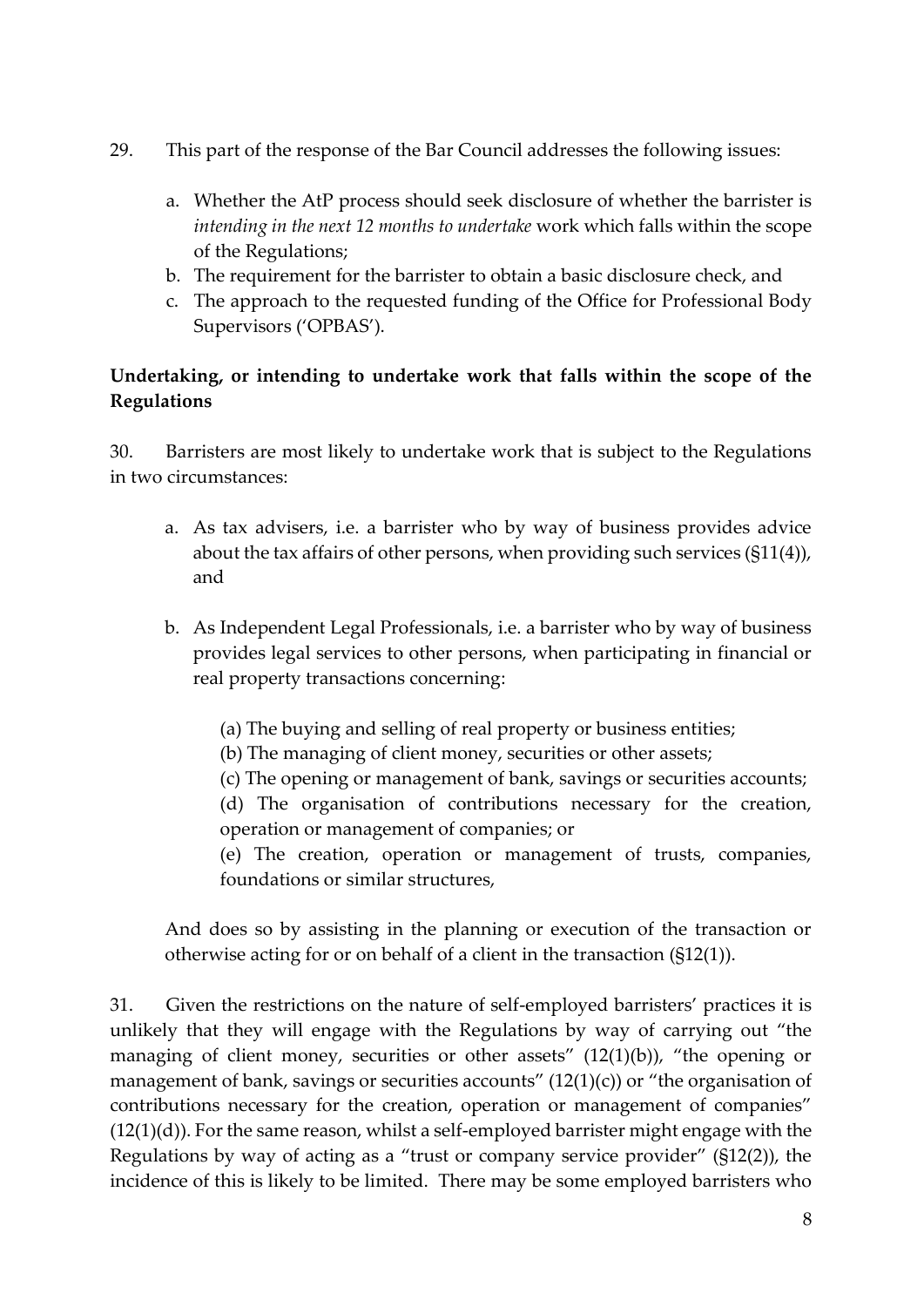maintain practising certificates and who carry on work within those areas, but we would not expect the numbers to be large.

32. Given that self-employed barristers do not *conduct* transactions on behalf of their solicitors' clients, where they do undertake work that is covered by the ambit of the Regulations it is likely that they will be engaged in relation to the "planning or execution of the transaction" rather than acting "for or on behalf of a client *in* the transaction".

33. In relation to these matters, the BSB propose to ask barristers whether they are undertaking, *or intending in the next 12 months to undertake*, work which falls within the scope of the Regulations, with a view to obtaining an "annual snapshot" of those who undertake work in the 'regulated sector'. This in turn, it is said, will help the BSB better understand the money laundering and terrorist financing risk profile of Bar.<sup>5</sup>

34. The Bar Council understands the BSB's desire to undertake this exercise and to seek a more detailed understanding of barristers' engagement with the Regulations. However, the Bar Council takes the view that the objectives of the BSB would be better met if the question that the BSB proposes to ask within the AtP process were subject to some alteration.

35. The nature of practice at the self-employed Bar is that for most barristers it is generally not possible, beyond in the most general terms, to say what work it is a barrister intends to undertake, e.g. crime, judicial review, chancery, commercial disputes. The exception may be if a practitioner is engaged in a large piece of litigation that may take up all of their time for the foreseeable future. However, such work does not engage the Regulations. For that reason, and with regard to barristers who engage with the Regulations as independent legal advisors, (rather than as tax advisers), a request for a forward-looking estimate is unlikely to provide the BSB with the quantity and quality of information that it seeks – a risk that the BSB itself concedes in the consultation (§4.12).

36. Whilst many self-employed barristers specialise in specific areas of the law, this does not determine the factual matrix of the matters on which they will be instructed. Whether a barrister *intends* to practise in a certain area of law will not determine whether they will or not, and even less will it determine whether the work that they are asked to do will fall within the Regulations. For example, a barrister may intend to practice in the field of commercial property transactions for the year ahead but may never actually be instructed in relation to a matter that engages the provisions of the Regulations. For that matter s/he may never be engaged in the field of commercial property transactions at all. Trying to understand the how the Bar engages with the

l

<sup>5</sup> Currently judged by the BSB to be low.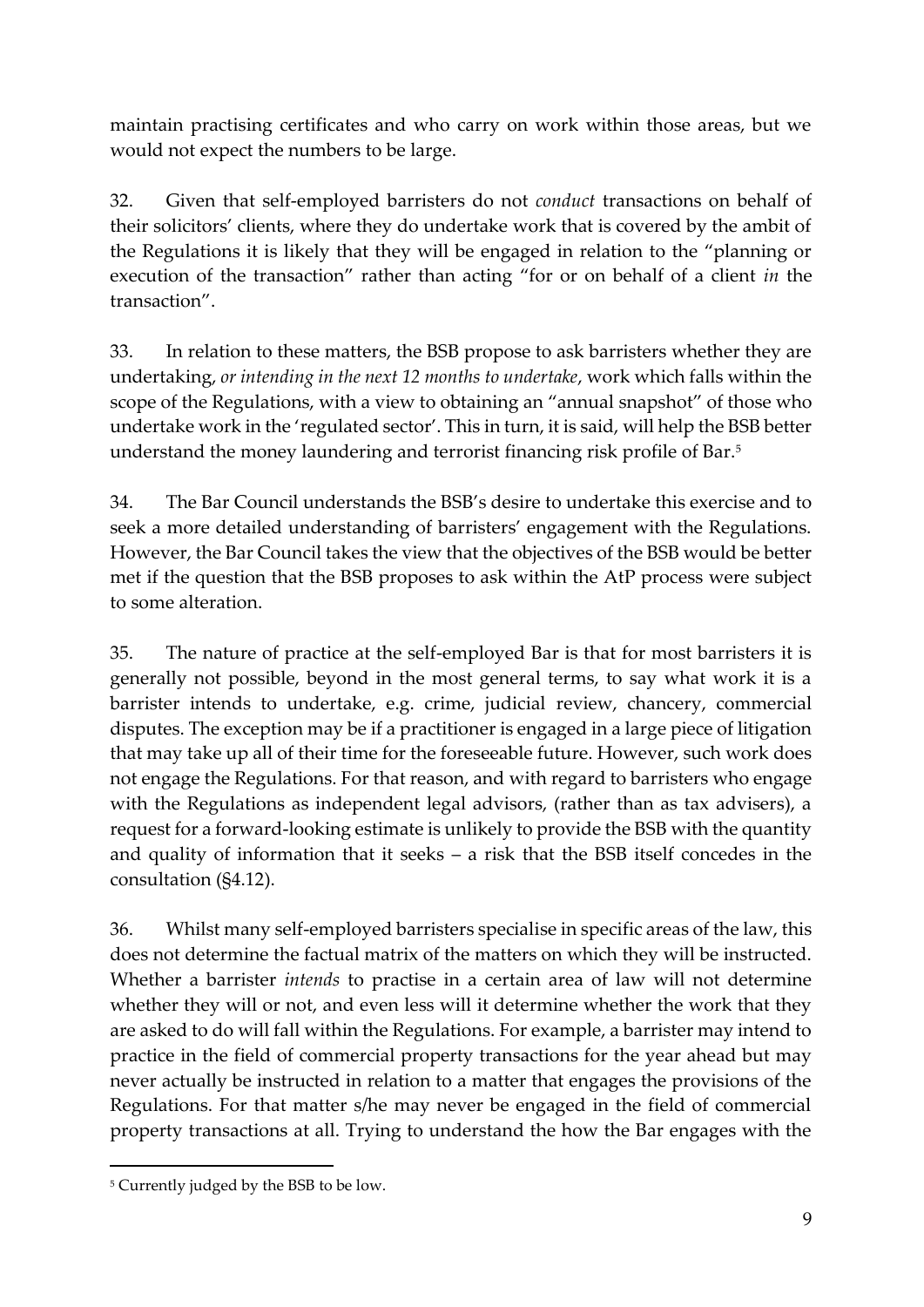Regulations by asking them what they *intend* to do will not assist the BSB or provide them with the information that they seek.

37. Moreover, the proposed question is one that risks giving rise to false answers. For example, a barrister might legitimately answer the question 'yes' in the hope that s/he will undertake work that is in a field that might fall within the scope of the Regulations. However, the same barrister could legitimately answer the question 'no' as even if s/he did intend to undertake work that might fall within the scope of the Regulations s/he might equally hope that upon full consideration it does not (the burdens of the Regulations being ones that most practitioners would hope to avoid). Neither barrister would in fact know the correct position until such time as any instructions were received and the details considered (at the earliest). As both answers would be valid, neither answer provides the BSB with any certainty.

38. Equally, some barristers, whose field of practice may entail engaging with the Regulations, may simply answer 'no' as they have no *intention* to practise in a given type of work beyond that which is sent to them and which they are free, competent and sufficiently senior to carry out.

39. The problem with the 'prospective' nature of the question is that the answer depends upon the personal view of the barrister as to what they think some hypothetical future instructions might involve. This is not a sound basis upon which to seek to build a statistical base.

40. The Bar Council takes the view that the only safe basis on which a selfemployed barrister can determine what work s/he will undertake in the future is to consider what work s/he is currently undertaking and whether it will continue for any immediate period of time. In other words, the barrister would need to be asked are you undertaking any work that engages the Regulations "now".

41. In combination with that question, the BSB should consider asking what work the self-employed barrister has undertaken in the previous year. This would present a definite answer. A barrister would know if s/he had undertaken work that engaged the Regulations – if for no other reason than they would have had to undertake CDD in relation to their 'customer'. This may have the disadvantage of providing information that is historic but has the distinct advantage of being based in fact. Moreover, whilst the data might be historic, it would still be relatively recent, and obtained over no greater period than that in relation to which the BSB is seeking other practice information.

42. A 'retrospective' survey will also address the question that a barrister is likely to ask him/herself if asked to consider the BSB's proposed question, i.e. "what work have I done to date?" The best guide to what a barrister might do in the future is the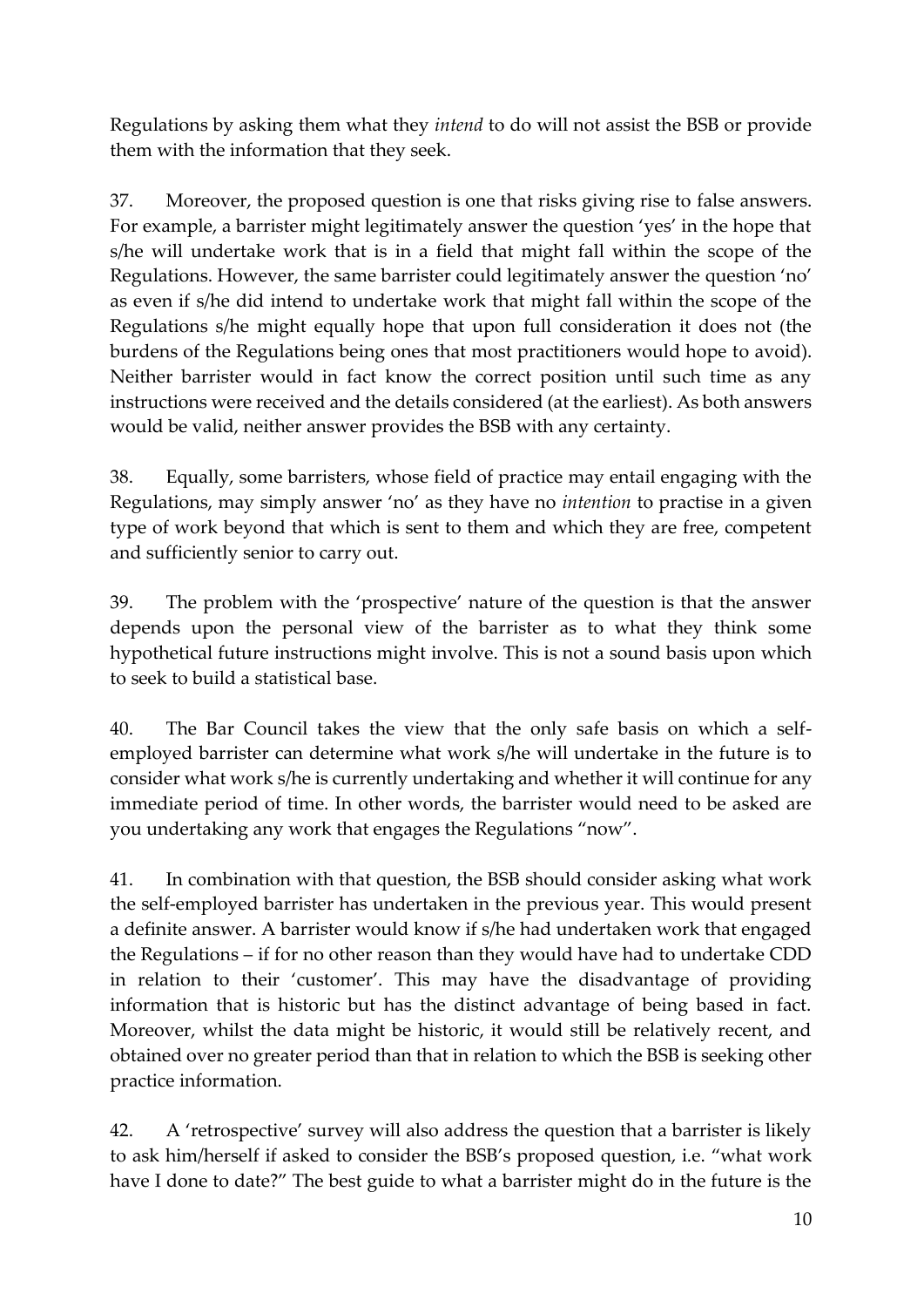work that s/he has done in the past. If, as we think, that will be the basis on which the proposed question is addressed the better approach is to ask that question instead: 'what have you done to date?'

43. There is also a further reason why this would make it easier for barristers to know the right answer to the question. The applicability of the Regulations is not always straightforward. Asking barristers about their actual experience will help them to deal with this difficulty, as they will have to have considered the application of the Regulations to the circumstances of a real set of instructions or work task. Looking forward, the question is inevitably a hypothetical one, which may make it much harder to answer.

44. Moreover the data set will increase and improve with each year. Under the current proposal each year's information will have no direct relationship to the previous year's information: each set of responses being based on perceptions and expectations rather than actual experience.

45. Given the above matters the Bar Council suggests that any rule change to require barristers to make a disclose during the AtP process of the type proposed should set the question to be asked in the following terms, as least so far as selfemployed barristers and paragraph 12(1)(a) are concerned:

"Are you currently undertaking, or have you in the past 12 months undertaken, work which falls within the scope of paragraphs [11 (4), 12 (1)(a) to (e) and (2) (a) to (d)] of the Regulations…"

### **Basic Disclosure Check**

46. With regard to the obtaining of a basic disclosure check the Bar Council questions whether this is truly necessary in order to comply with the Regulations. It ought not to be required, and would be disproportionate to require this, unless truly necessary.

47. If it really is necessary then the Bar Council proposes that barristers should be asked to declare that they will obtain a basic disclosure check (if they have not already obtained one previously) and provide the result to the BSB *upon being instructed or engaged in a matter that engages the Regulations*. This will avoid barristers – particularly self-employed barristers and others whose work may only occasionally engage the Regulations – being obliged to undertake this task unless and until a piece of work actually engages the Regulations. The rules ought also to enable barristers to accept instructions on an urgent basis which require work to be carried out before a basic disclosure check can be obtained and the result provided to the BSB, in order to avoid potential prejudice to client interests in the interim.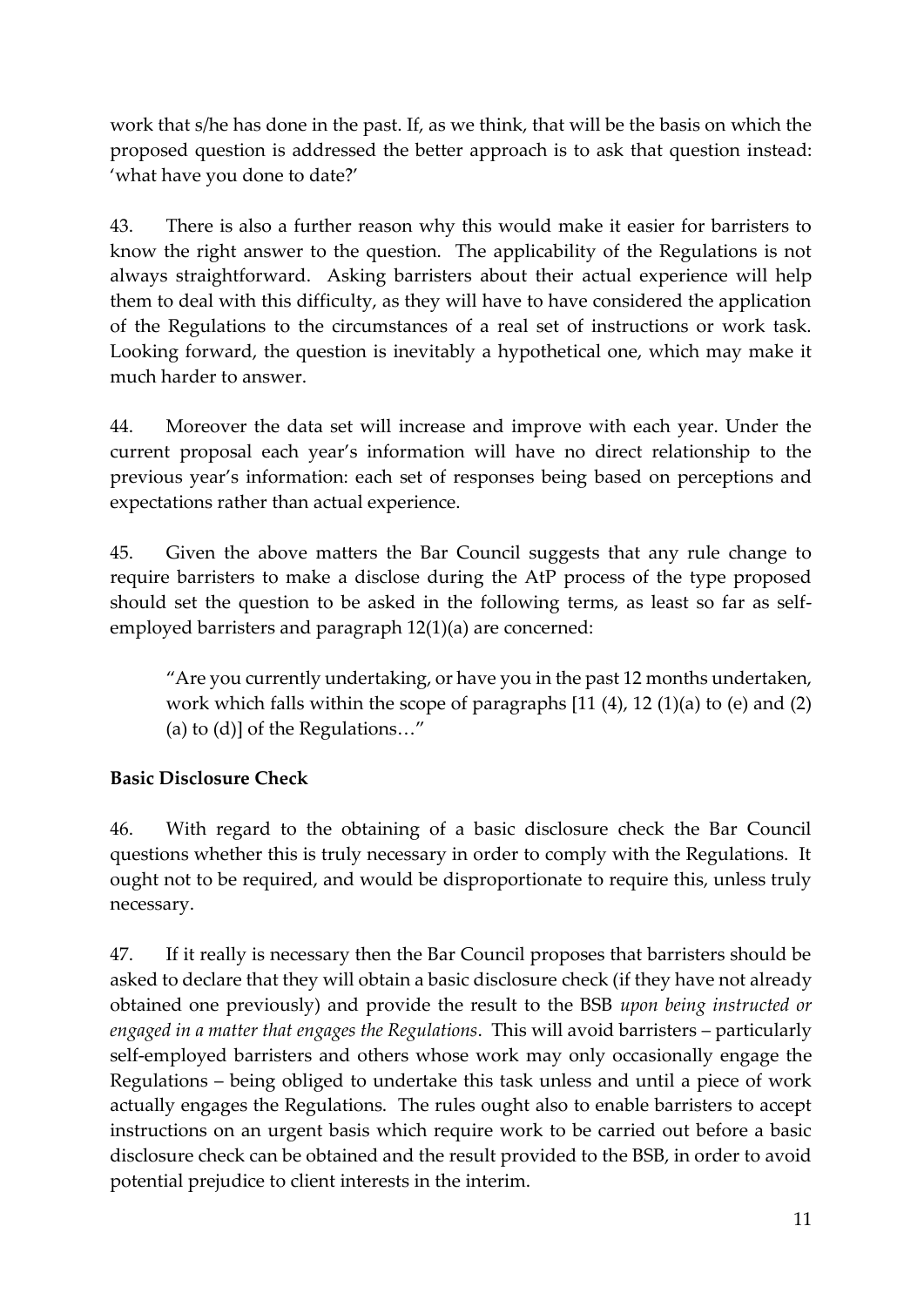48. The AtP process (and the related rules) should also make clear that this is a oneoff process that does not need to be repeated upon the receipt of further instructions that fall within the scope of the Regulations. Accordingly, there will also need to be a mechanism for barristers to be able to answer "yes" to this question in subsequent AtP processes, without being asked to provide a basic disclosure check where they have previously provided one.

#### **OPBAS Costs**

49. Paragraph 4.11 of the consultation document states: "The Government also intends to create a new oversight regulator for Money Laundering/Terrorist Financing for the accounting and legal sector supervisors, called the Office for Professional Body Supervisors ("OPBAS"). The Government has indicated that the costs of OPBAS will be passed on and will be consulting over the summer about how they will be apportioned. Collecting data about how many barristers are engaged in relevant work will enable us to ensure that OPBAS costs are allocated to the Bar proportionately."

50. It is not immediately clear to the Bar Council what the BSB means by the phrase "*ensure that OPBAS costs are allocated to the Bar proportionately*". The Bar Council believes that this means that the BSB will use the data it collects to enable it to seek to persuade OPBAS to keep to a minimum the charges that it intends to pass on to the Bar Council. However, it might also mean that the BSB considers that the costs of OPBAS ought to be allocated only to barristers who had declared they carried out work falling under the Regulations. The Bar Council would regard such a step as not in the interests of the Bar as a whole, and as being unreasonably and unnecessarily burdensome from an administrative perspective, and accordingly invites the BSB to confirm that this is not what it means and that it has no such plans.

### **Question 8: Do you agree with the proposed form of words for the rule changes to rS59 and rC64? Please give reasons for your answer.**

51. Whilst we support the need for the BSB to back up regulatory requirements with the threat of sanctions, such sanctions should be proportionate. We suggest that it is disproportionate to threaten the withholding of a practising certificate and therefore the ability to earn a living. We do not think that barristers should have their practising certificates withheld or revoked on the basis that they have not provided the BSB with a unique email address, for example. This may be unduly heavy-handed and could have an unnecessary and damaging impact on barristers and their ability to earn a livelihood.